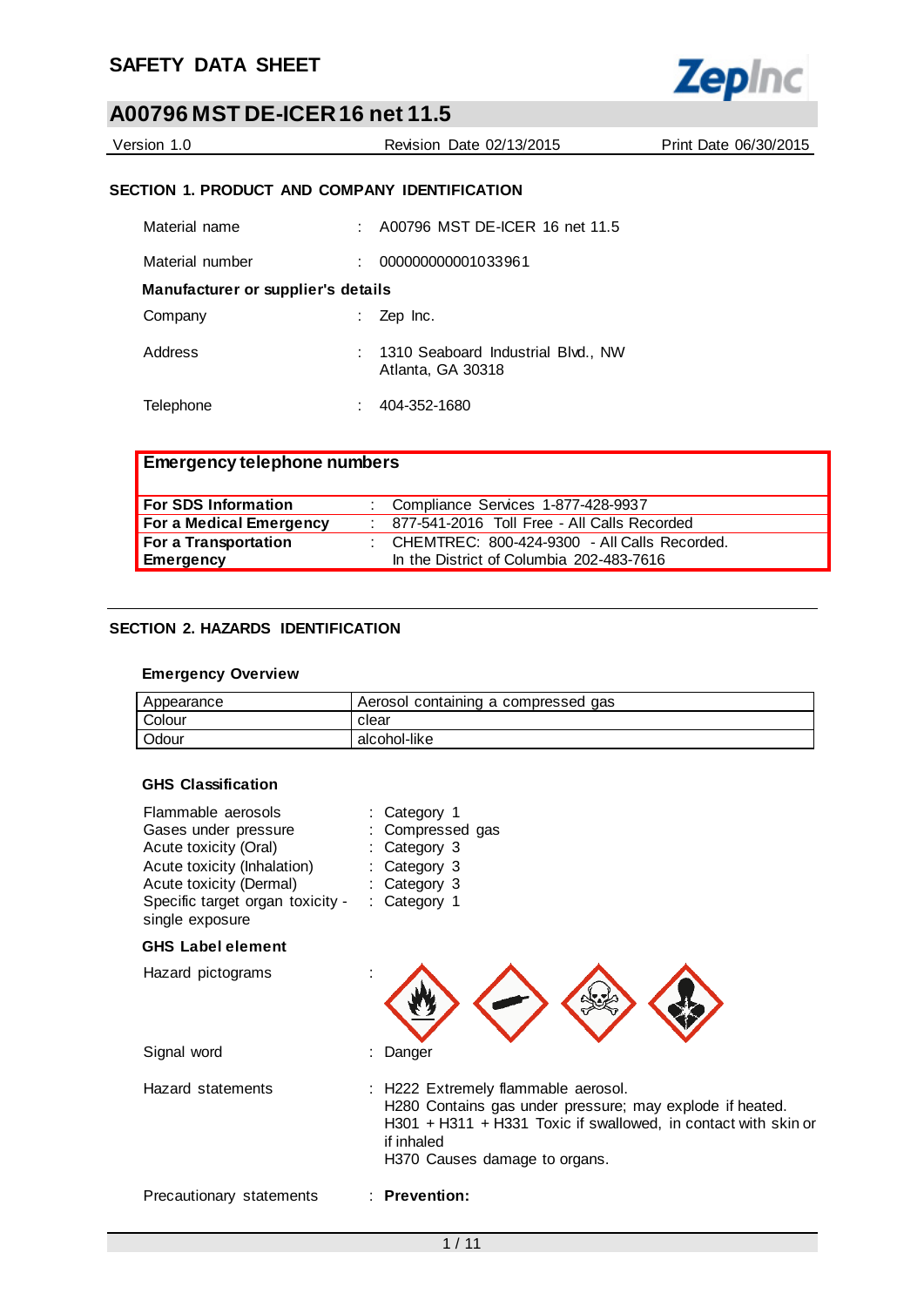

| Version 1.0                     | Revision Date 02/13/2015                                                                                                                                                                                                                                                                                                                                                                                                                                                                                                                                                                                                                                                                                                                                                                                                                                                                                                                                                                                                                                                                                                                                                                                                                                                                                                                                      | Print Date 06/30/2015 |  |
|---------------------------------|---------------------------------------------------------------------------------------------------------------------------------------------------------------------------------------------------------------------------------------------------------------------------------------------------------------------------------------------------------------------------------------------------------------------------------------------------------------------------------------------------------------------------------------------------------------------------------------------------------------------------------------------------------------------------------------------------------------------------------------------------------------------------------------------------------------------------------------------------------------------------------------------------------------------------------------------------------------------------------------------------------------------------------------------------------------------------------------------------------------------------------------------------------------------------------------------------------------------------------------------------------------------------------------------------------------------------------------------------------------|-----------------------|--|
|                                 | P210 Keep away from heat, hot surfaces, sparks, open flames<br>and other ignition sources. No smoking.<br>P211 Do not spray on an open flame or other ignition source.<br>P251 Pressurized container: Do not pierce or burn, even after<br>use.<br>P260 Do not breathe dust/fume/gas/mist/vapours/spray.<br>P264 Wash skin thoroughly after handling.<br>P270 Do not eat, drink or smoke when using this product.<br>P271 Use only outdoors or in a well-ventilated area.<br>P280 Wear protective gloves/ protective clothing.<br>Response:<br>P301 + P310 + P330 IF SWALLOWED: Immediately call a<br>POISON CENTER or doctor/ physician. Rinse mouth.<br>P302 + P352 + P312 IF ON SKIN: Wash with plenty of soap<br>and water. Call a POISON CENTER or doctor/ physician if you<br>feel unwell.<br>P304 + P340 + P311 IF INHALED: Remove victim to fresh air<br>and keep at rest in a position comfortable for breathing. Call a<br>POISON CENTER or doctor/ physician.<br>P307 + P311 IF exposed: Call a POISON CENTER or doctor/<br>physician.<br>P361 Remove/Take off immediately all contaminated clothing.<br>P363 Wash contaminated clothing before reuse.<br>Storage:<br>P405 Store locked up.<br>P410 + P412 Protect from sunlight. Do not expose to<br>temperatures exceeding 50 °C/ 122 °F.<br>P403 Store in a well-ventilated place.<br>Disposal: |                       |  |
|                                 | P501 Dispose of contents/container in accordance with local<br>regulation.                                                                                                                                                                                                                                                                                                                                                                                                                                                                                                                                                                                                                                                                                                                                                                                                                                                                                                                                                                                                                                                                                                                                                                                                                                                                                    |                       |  |
| <b>Potential Health Effects</b> |                                                                                                                                                                                                                                                                                                                                                                                                                                                                                                                                                                                                                                                                                                                                                                                                                                                                                                                                                                                                                                                                                                                                                                                                                                                                                                                                                               |                       |  |
| Carcinogenicity:                |                                                                                                                                                                                                                                                                                                                                                                                                                                                                                                                                                                                                                                                                                                                                                                                                                                                                                                                                                                                                                                                                                                                                                                                                                                                                                                                                                               |                       |  |
| <b>IARC</b>                     | No component of this product present at levels greater than or<br>equal to 0.1% is identified as probable, possible or confirmed<br>human carcinogen by IARC.                                                                                                                                                                                                                                                                                                                                                                                                                                                                                                                                                                                                                                                                                                                                                                                                                                                                                                                                                                                                                                                                                                                                                                                                 |                       |  |
| <b>ACGIH</b>                    | No component of this product present at levels greater than or<br>equal to 0.1% is identified as a carcinogen or potential<br>carcinogen by ACGIH.                                                                                                                                                                                                                                                                                                                                                                                                                                                                                                                                                                                                                                                                                                                                                                                                                                                                                                                                                                                                                                                                                                                                                                                                            |                       |  |
| <b>OSHA</b>                     | No component of this product present at levels greater than or<br>equal to 0.1% is identified as a carcinogen or potential<br>carcinogen by OSHA.                                                                                                                                                                                                                                                                                                                                                                                                                                                                                                                                                                                                                                                                                                                                                                                                                                                                                                                                                                                                                                                                                                                                                                                                             |                       |  |
| <b>NTP</b>                      | No component of this product present at levels greater than or<br>equal to 0.1% is identified as a known or anticipated carcinogen<br>by NTP.                                                                                                                                                                                                                                                                                                                                                                                                                                                                                                                                                                                                                                                                                                                                                                                                                                                                                                                                                                                                                                                                                                                                                                                                                 |                       |  |

### **SECTION 3. COMPOSITION/INFORMATION ON INGREDIENTS**

#### **Hazardous components**

| Chemical Name | CAS-No. | Concentration [%] |
|---------------|---------|-------------------|
|---------------|---------|-------------------|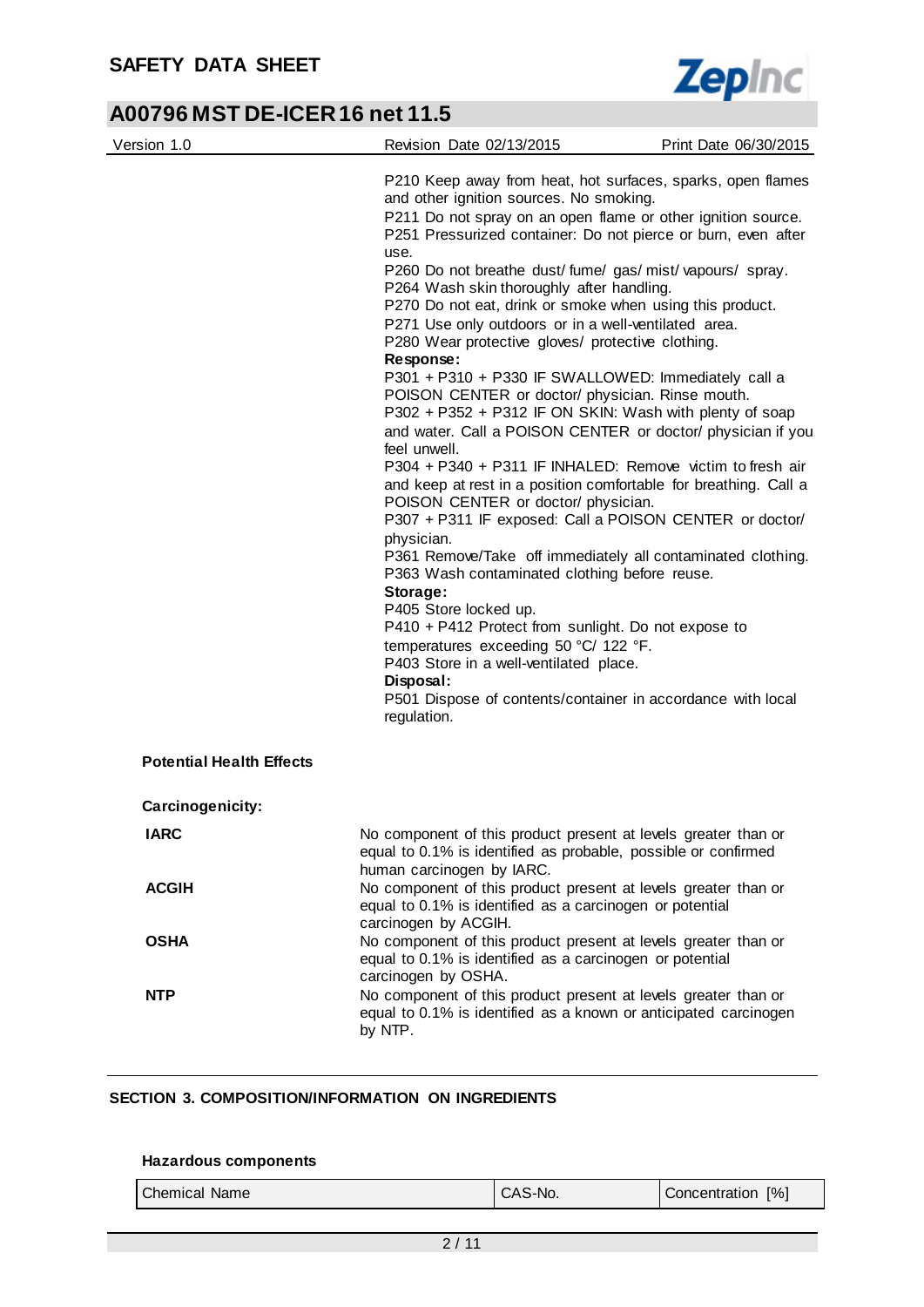

| Version 1.0      | Revision Date 02/13/2015 | Print Date 06/30/2015 |
|------------------|--------------------------|-----------------------|
| methanol         | 67-56-1                  | $\vert$ >= 50 - < 70  |
| propane-1,2-diol | 57-55-6                  | $1 > 1 - 5$           |
| carbon dioxide   | 124-38-9                 | $\vert$ >= 1 - < 5    |

### **SECTION 4. FIRST AID MEASURES**

| General advice          | : Move out of dangerous area.<br>Consult a physician.<br>Show this safety data sheet to the doctor in attendance.<br>Do not leave the victim unattended.                                                                                                                   |
|-------------------------|----------------------------------------------------------------------------------------------------------------------------------------------------------------------------------------------------------------------------------------------------------------------------|
| If inhaled              | : If unconscious place in recovery position and seek medical<br>advice.<br>If symptoms persist, call a physician.                                                                                                                                                          |
| In case of skin contact | : Wash off immediately with plenty of water for at least 15<br>minutes.<br>If on clothes, remove clothes.<br>If symptoms persist, call a physician.                                                                                                                        |
| In case of eye contact  | : Remove contact lenses.<br>Protect unharmed eye.<br>Keep eye wide open while rinsing.<br>If eye irritation persists, consult a specialist.<br>If in eyes, rinse with water for 15 minutes.                                                                                |
| If swallowed            | : Keep respiratory tract clear.<br>Never give anything by mouth to an unconscious person.<br>If symptoms persist, call a physician.<br>DO NOT induce vomiting unless directed to do so by a<br>physician or poison control center.<br>Take victim immediately to hospital. |

### **SECTION 5. FIREFIGHTING MEASURES**

| Suitable extinguishing media            | : Alcohol-resistant foam<br>Carbon dioxide (CO2)<br>Dry chemical                                                                                                        |
|-----------------------------------------|-------------------------------------------------------------------------------------------------------------------------------------------------------------------------|
| Unsuitable extinguishing<br>media       | : High volume water jet                                                                                                                                                 |
| Specific hazards during<br>firefighting | : Do not allow run-off from fire fighting to enter drains or water<br>courses.                                                                                          |
| Hazardous combustion<br>products        | : Carbon dioxide (CO2)<br>Carbon monoxide<br>Smoke                                                                                                                      |
| Specific extinguishing<br>methods       | : Use extinguishing measures that are appropriate to local<br>circumstances and the surrounding environment.                                                            |
| Further information                     | : Collect contaminated fire extinguishing water separately. This<br>must not be discharged into drains.<br>Fire residues and contaminated fire extinguishing water must |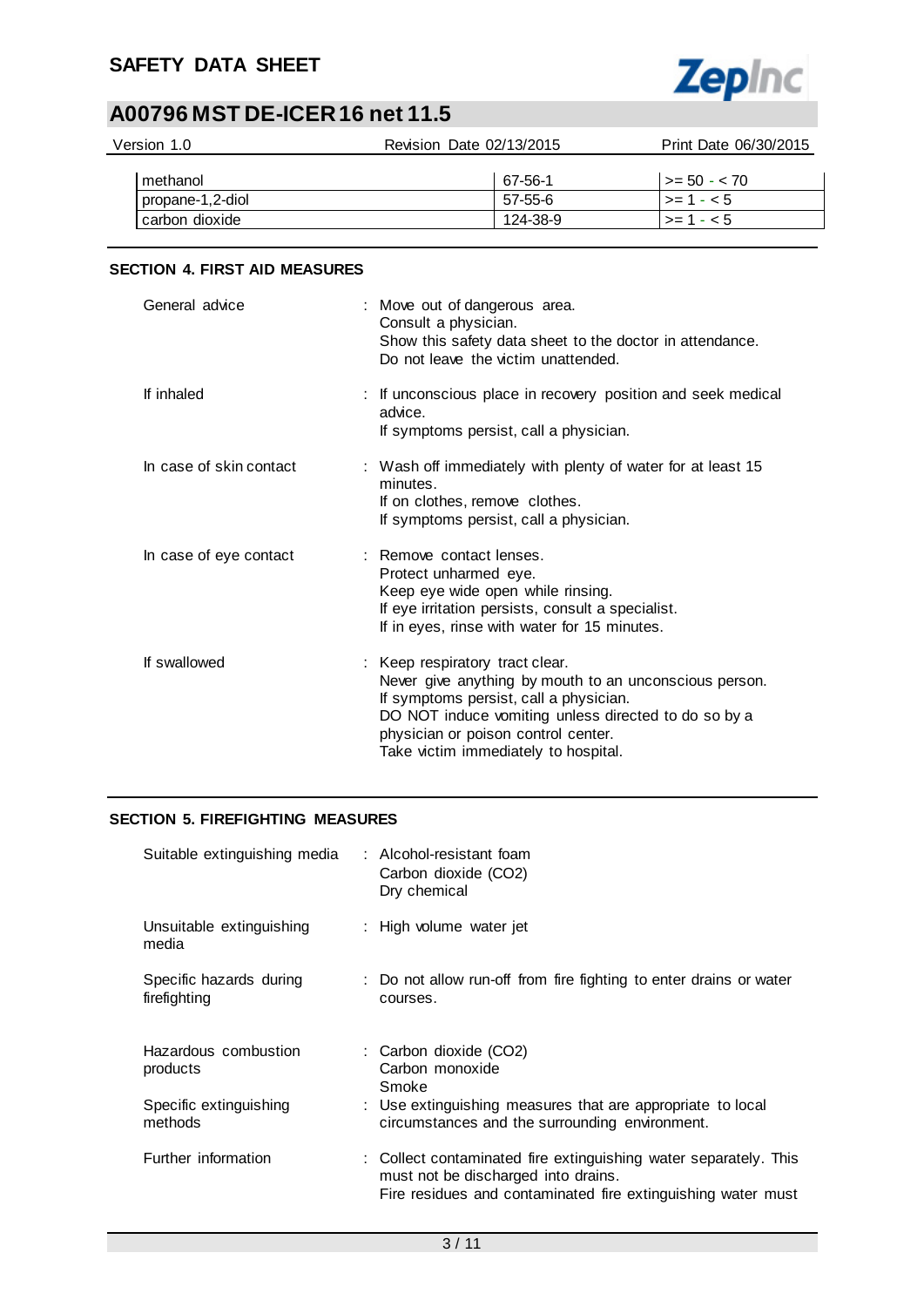

| Version 1.0                                      | Revision Date 02/13/2015                                                                                                                                                                                      | Print Date 06/30/2015 |
|--------------------------------------------------|---------------------------------------------------------------------------------------------------------------------------------------------------------------------------------------------------------------|-----------------------|
|                                                  | be disposed of in accordance with local regulations.<br>For safety reasons in case of fire, cans should be stored<br>separately in closed containments.<br>Use a water spray to cool fully closed containers. |                       |
| Special protective equipment<br>for firefighters | : Wear self-contained breathing apparatus for firefighting if<br>necessary.                                                                                                                                   |                       |

### **SECTION 6. ACCIDENTAL RELEASE MEASURES**

| Personal precautions,<br>protective equipment and<br>emergency procedures | : Use personal protective equipment.<br>Ensure adequate ventilation.<br>Remove all sources of ignition.<br>Evacuate personnel to safe areas.<br>Beware of vapours accumulating to form explosive<br>concentrations. Vapours can accumulate in low areas. |
|---------------------------------------------------------------------------|----------------------------------------------------------------------------------------------------------------------------------------------------------------------------------------------------------------------------------------------------------|
| Environmental precautions                                                 | : Prevent product from entering drains.<br>Prevent further leakage or spillage if safe to do so.<br>If the product contaminates rivers and lakes or drains inform<br>respective authorities.                                                             |
| Methods and materials for<br>containment and cleaning up                  | : Sweep up or vacuum up spillage and collect in suitable<br>container for disposal.<br>Soak up with inert absorbent material (e.g. sand, silica gel,<br>acid binder, universal binder, sawdust).                                                         |

### **SECTION 7. HANDLING AND STORAGE**

| Advice on safe handling     | : Avoid exposure - obtain special instructions before use.<br>Avoid contact with skin and eyes.<br>For personal protection see section 8.<br>Smoking, eating and drinking should be prohibited in the<br>application area.<br>Take precautionary measures against static discharges.<br>Provide sufficient air exchange and/or exhaust in work rooms.<br>Open drum carefully as content may be under pressure.<br>Dispose of rinse water in accordance with local and national<br>regulations.<br>Do not breathe vapours or spray mist.<br>Always replace cap after use. |
|-----------------------------|--------------------------------------------------------------------------------------------------------------------------------------------------------------------------------------------------------------------------------------------------------------------------------------------------------------------------------------------------------------------------------------------------------------------------------------------------------------------------------------------------------------------------------------------------------------------------|
| Conditions for safe storage | : BEWARE: Aerosol is pressurized. Keep away from direct sun<br>exposure and temperatures over 50 °C. Do not open by force<br>or throw into fire even after use. Do not spray on flames or<br>red-hot objects.<br>No smoking.<br>Observe label precautions.<br>Electrical installations / working materials must comply with<br>the technological safety standards.<br>Keep in a dry, cool and well-ventilated place.                                                                                                                                                     |
| Materials to avoid          | : Oxidizing agents                                                                                                                                                                                                                                                                                                                                                                                                                                                                                                                                                       |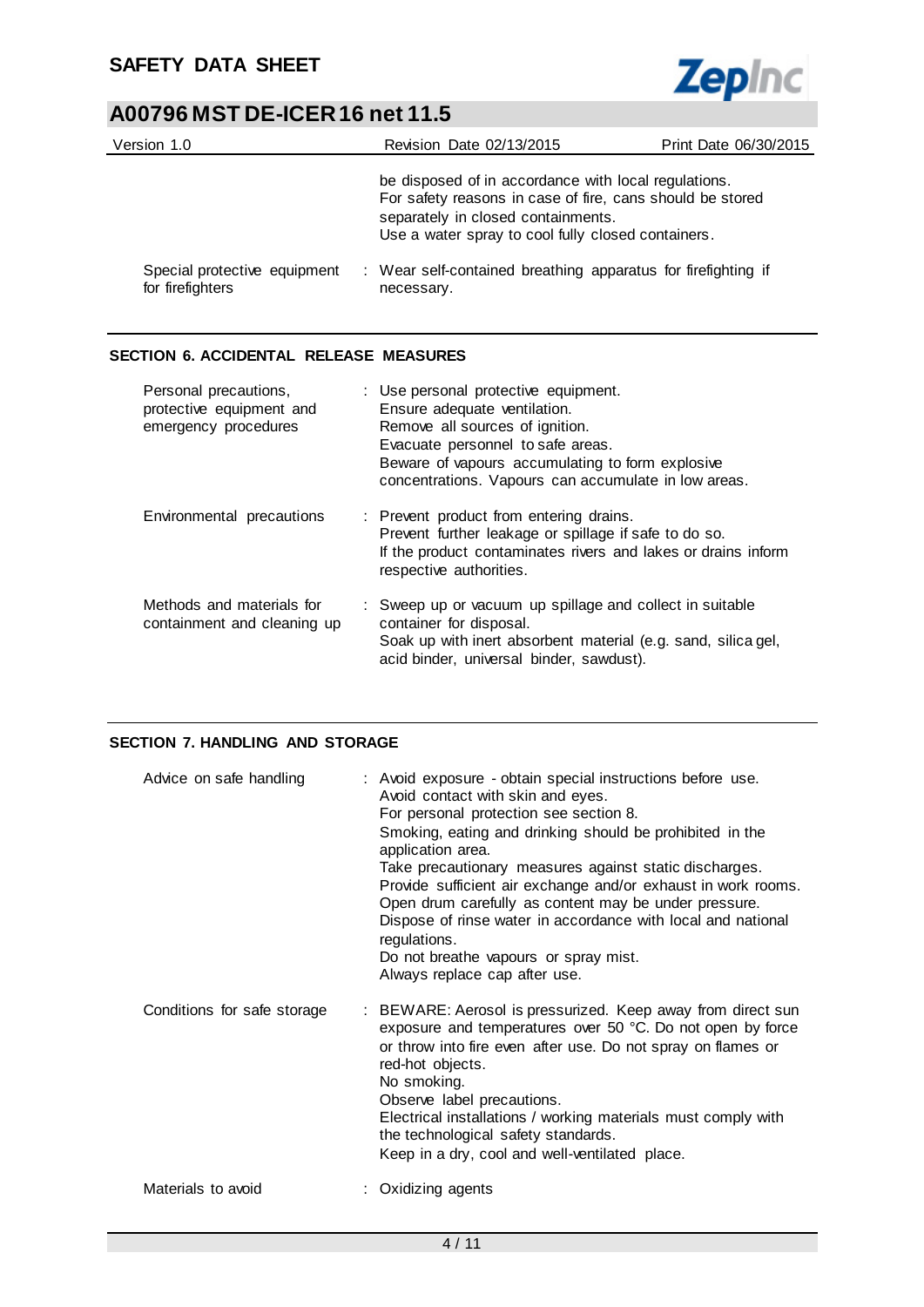

Version 1.0 Revision Date 02/13/2015 Print Date 06/30/2015

### **SECTION 8. EXPOSURE CONTROLS/PERSONAL PROTECTION**

#### **Components with workplace control parameters**

| Components       | CAS-No.  | Value type<br>(Form of<br>exposure) | Control<br>parameters /<br>Permissible<br>concentration | <b>Basis</b>     |
|------------------|----------|-------------------------------------|---------------------------------------------------------|------------------|
| methanol         | 67-56-1  | <b>TWA</b>                          | 200 ppm                                                 | <b>ACGIH</b>     |
|                  |          | <b>STEL</b>                         | 250 ppm                                                 | <b>ACGIH</b>     |
|                  |          | <b>TWA</b>                          | 200 ppm<br>260 mg/m3                                    | NIOSH REL        |
|                  |          | <b>ST</b>                           | 250 ppm<br>325 mg/m3                                    | <b>NIOSH REL</b> |
|                  |          | <b>TWA</b>                          | 200 ppm<br>260 mg/m3                                    | OSHA Z-1         |
|                  |          | <b>STEL</b>                         | 250 ppm<br>325 mg/m3                                    | OSHA P0          |
|                  |          | <b>TWA</b>                          | 200 ppm<br>260 mg/m3                                    | OSHA P0          |
| propane-1,2-diol | 57-55-6  | <b>TWA</b>                          | 10 mg/m3                                                | <b>US WEEL</b>   |
| carbon dioxide   | 124-38-9 | <b>TWA</b>                          | 5,000 ppm                                               | <b>ACGIH</b>     |
|                  |          | <b>STEL</b>                         | 30,000 ppm                                              | <b>ACGIH</b>     |
|                  |          | <b>TWA</b>                          | 5,000 ppm<br>9,000 mg/m3                                | NIOSH REL        |
|                  |          | <b>ST</b>                           | 30,000 ppm<br>54,000 mg/m3                              | NIOSH REL        |
|                  |          | <b>TWA</b>                          | 5,000 ppm<br>9,000 mg/m3                                | OSHA Z-1         |
|                  |          | <b>TWA</b>                          | 10,000 ppm<br>18,000 mg/m3                              | OSHA P0          |
|                  |          | <b>STEL</b>                         | 30,000 ppm<br>54,000 mg/m3                              | OSHA P0          |

### **Biological occupational exposure limits**

| Component | CAS-No. | Control    | Biological | Sampling  | Permissible       | <b>Basis</b>     |
|-----------|---------|------------|------------|-----------|-------------------|------------------|
|           |         | parameters | specimen   | time      | concentration     |                  |
| Methanol  | 67-56-1 | Methanol   | Urine      | End of    | $15 \text{ mg/l}$ | <b>ACGIH BEI</b> |
|           |         |            |            | shift (As |                   |                  |
|           |         |            |            | soon as   |                   |                  |
|           |         |            |            | possible  |                   |                  |
|           |         |            |            | after     |                   |                  |
|           |         |            |            | exposure  |                   |                  |
|           |         |            |            | ceases)   |                   |                  |

#### **Personal protective equipment**

Respiratory protection : In case of insufficient ventilation, wear suitable respiratory equipment.

# Hand protection

Remarks : The suitability for a specific workplace should be discussed with the producers of the protective gloves.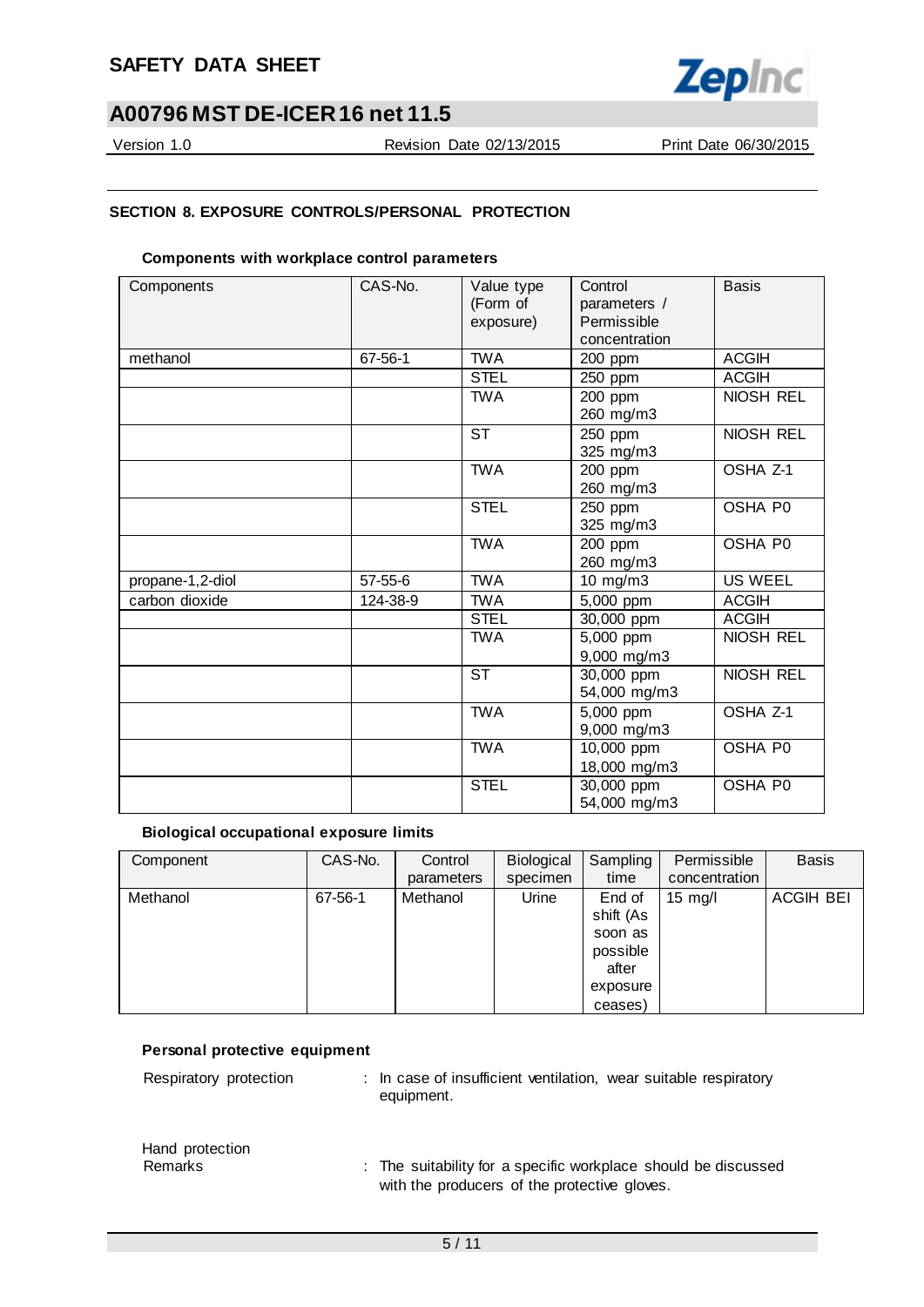

| Version 1.0              | Revision Date 02/13/2015                                                                                                                   | Print Date 06/30/2015 |
|--------------------------|--------------------------------------------------------------------------------------------------------------------------------------------|-----------------------|
| Eye protection           | : Eye wash bottle with pure water<br>Tightly fitting safety goggles                                                                        |                       |
| Skin and body protection | : impervious clothing<br>Choose body protection according to the amount and<br>concentration of the dangerous substance at the work place. |                       |
| Hygiene measures         | : When using do not eat or drink.<br>When using do not smoke.<br>Wash hands before breaks and immediately after handling the<br>product.   |                       |

### **SECTION 9. PHYSICAL AND CHEMICAL PROPERTIES**

| Appearance                                 |    | Aerosol containing a compressed gas |
|--------------------------------------------|----|-------------------------------------|
| Colour                                     | t. | clear                               |
| Odour                                      |    | alcohol-like                        |
| Odour Threshold                            |    | no data available                   |
| pH                                         |    | not applicable                      |
| Melting point/freezing point               |    | no data available                   |
| Boiling point                              |    | no data available                   |
| Flash point                                |    |                                     |
|                                            |    | not applicable                      |
| Evaporation rate                           |    | no data available                   |
| Upper explosion limit                      |    | no data available                   |
| Lower explosion limit                      | ÷. | no data available                   |
| Vapour pressure                            |    | no data available                   |
| Density                                    | t. | $0.900$ g/cm3                       |
| Solubility(ies)                            |    |                                     |
| Water solubility                           | ÷. | soluble                             |
| Partition coefficient: n-<br>octanol/water |    | no data available                   |
| Auto-ignition temperature                  |    | : not determined                    |
| Thermal decomposition                      |    | no data available                   |
| Viscosity                                  |    |                                     |
| Viscosity, kinematic                       |    | no data available                   |
|                                            |    |                                     |

### **SECTION 10. STABILITY AND REACTIVITY**

| Reactivity         | : Stable                          |  |
|--------------------|-----------------------------------|--|
| Chemical stability | : Stable under normal conditions. |  |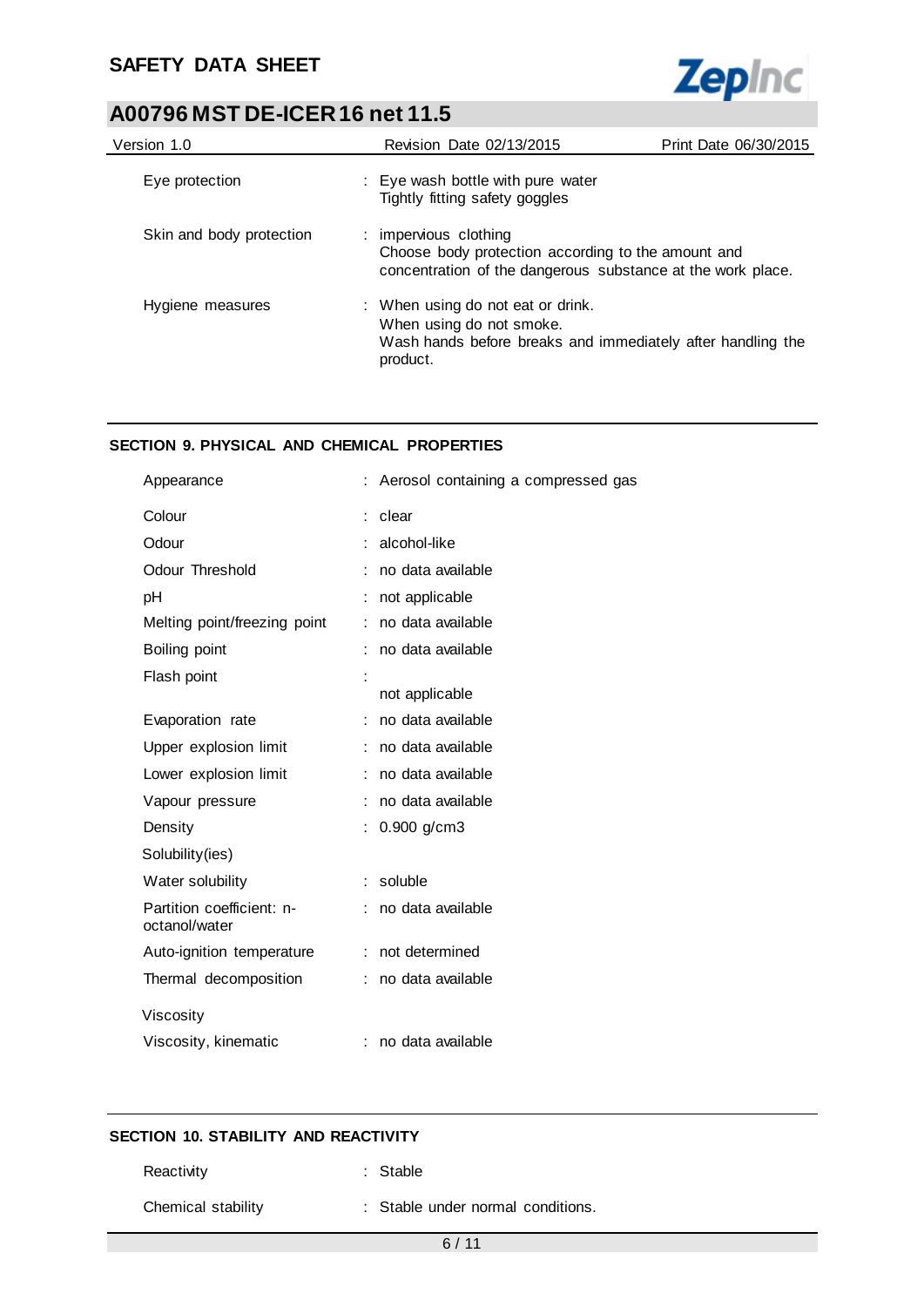

| Version 1.0<br>Revision Date 02/13/2015 |  | Print Date 06/30/2015                          |  |
|-----------------------------------------|--|------------------------------------------------|--|
|                                         |  |                                                |  |
| Possibility of hazardous<br>reactions   |  | : Vapours may form explosive mixture with air. |  |
| Conditions to avoid                     |  | : Heat, flames and sparks.                     |  |
| Incompatible materials                  |  | : Oxidizing agents                             |  |
| Hazardous decomposition<br>products     |  | : Carbon oxides<br>Nitrogen oxides (NOx)       |  |

### **SECTION 11. TOXICOLOGICAL INFORMATION**

### **Acute toxicity**

| <b>Product:</b>                                   |                                                                                                                        |
|---------------------------------------------------|------------------------------------------------------------------------------------------------------------------------|
| Acute oral toxicity                               | : Acute toxicity estimate: 187.61 mg/kg<br>Method: Calculation method                                                  |
| Acute inhalation toxicity                         | : Acute toxicity estimate: 0.94 mg/l<br>Exposure time: 4 h<br>Test atmosphere: dust/mist<br>Method: Calculation method |
| Acute dermal toxicity                             | : Acute toxicity estimate: 562.83 mg/kg<br>Method: Calculation method                                                  |
| <b>Skin corrosion/irritation</b>                  |                                                                                                                        |
| no data available                                 |                                                                                                                        |
| Serious eye damage/eye irritation                 |                                                                                                                        |
| no data available                                 |                                                                                                                        |
| Respiratory or skin sensitisation                 |                                                                                                                        |
| no data available                                 |                                                                                                                        |
| <b>Germ cell mutagenicity</b>                     |                                                                                                                        |
| no data available                                 |                                                                                                                        |
| Carcinogenicity                                   |                                                                                                                        |
| no data available                                 |                                                                                                                        |
| <b>Reproductive toxicity</b>                      |                                                                                                                        |
| no data available                                 |                                                                                                                        |
| methanol:<br>propane-1,2-diol:<br>carbon dioxide: |                                                                                                                        |
| <b>STOT - single exposure</b>                     |                                                                                                                        |
| no data available                                 |                                                                                                                        |

### **STOT - repeated exposure**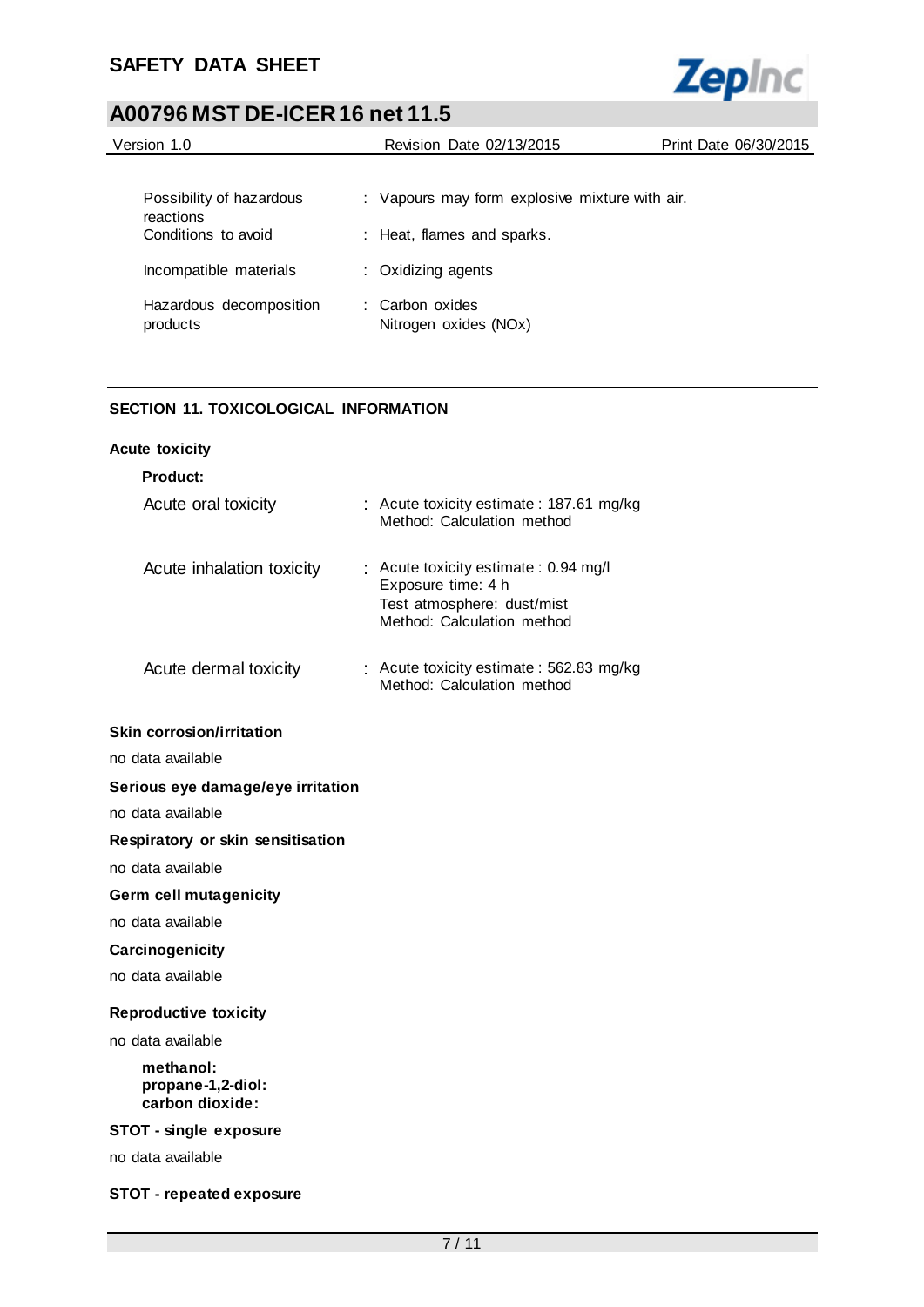

| Version 1.0                                                      | Revision Date 02/13/2015                                                                                                                                                          | Print Date 06/30/2015 |
|------------------------------------------------------------------|-----------------------------------------------------------------------------------------------------------------------------------------------------------------------------------|-----------------------|
| no data available                                                |                                                                                                                                                                                   |                       |
| <b>Aspiration toxicity</b>                                       |                                                                                                                                                                                   |                       |
| no data available                                                |                                                                                                                                                                                   |                       |
| <b>Further information</b>                                       |                                                                                                                                                                                   |                       |
| Product:                                                         |                                                                                                                                                                                   |                       |
| Remarks: no data available                                       |                                                                                                                                                                                   |                       |
|                                                                  |                                                                                                                                                                                   |                       |
|                                                                  |                                                                                                                                                                                   |                       |
| <b>SECTION 12. ECOLOGICAL INFORMATION</b>                        |                                                                                                                                                                                   |                       |
| Ecotoxicity                                                      |                                                                                                                                                                                   |                       |
| no data available                                                |                                                                                                                                                                                   |                       |
| Persistence and degradability                                    |                                                                                                                                                                                   |                       |
| no data available<br><b>Bioaccumulative potential</b>            |                                                                                                                                                                                   |                       |
| <b>Product:</b>                                                  |                                                                                                                                                                                   |                       |
| Partition coefficient: n-<br>octanol/water<br><b>Components:</b> | : Remarks: no data available                                                                                                                                                      |                       |
| propane-1,2-diol:<br>Partition coefficient: n-<br>octanol/water  | : log Pow: -1.07                                                                                                                                                                  |                       |
| <b>Mobility in soil</b>                                          |                                                                                                                                                                                   |                       |
| no data available                                                |                                                                                                                                                                                   |                       |
| Other adverse effects                                            |                                                                                                                                                                                   |                       |
| no data available<br><b>Product:</b>                             |                                                                                                                                                                                   |                       |
| Regulation                                                       | 40 CFR Protection of Environment; Part 82 Protection of<br>Stratospheric Ozone - CAA Section 602 Class I<br><b>Substances</b>                                                     |                       |
| Remarks                                                          | This product neither contains, nor was manufactured<br>with a Class I or Class II ODS as defined by the U.S.<br>Clean Air Act Section 602 (40 CFR 82, Subpt. A, App.A<br>$+ B$ ). |                       |
| Additional ecological<br>information                             | : no data available                                                                                                                                                               |                       |

### **SECTION 13. DISPOSAL CONSIDERATIONS**

**Disposal methods**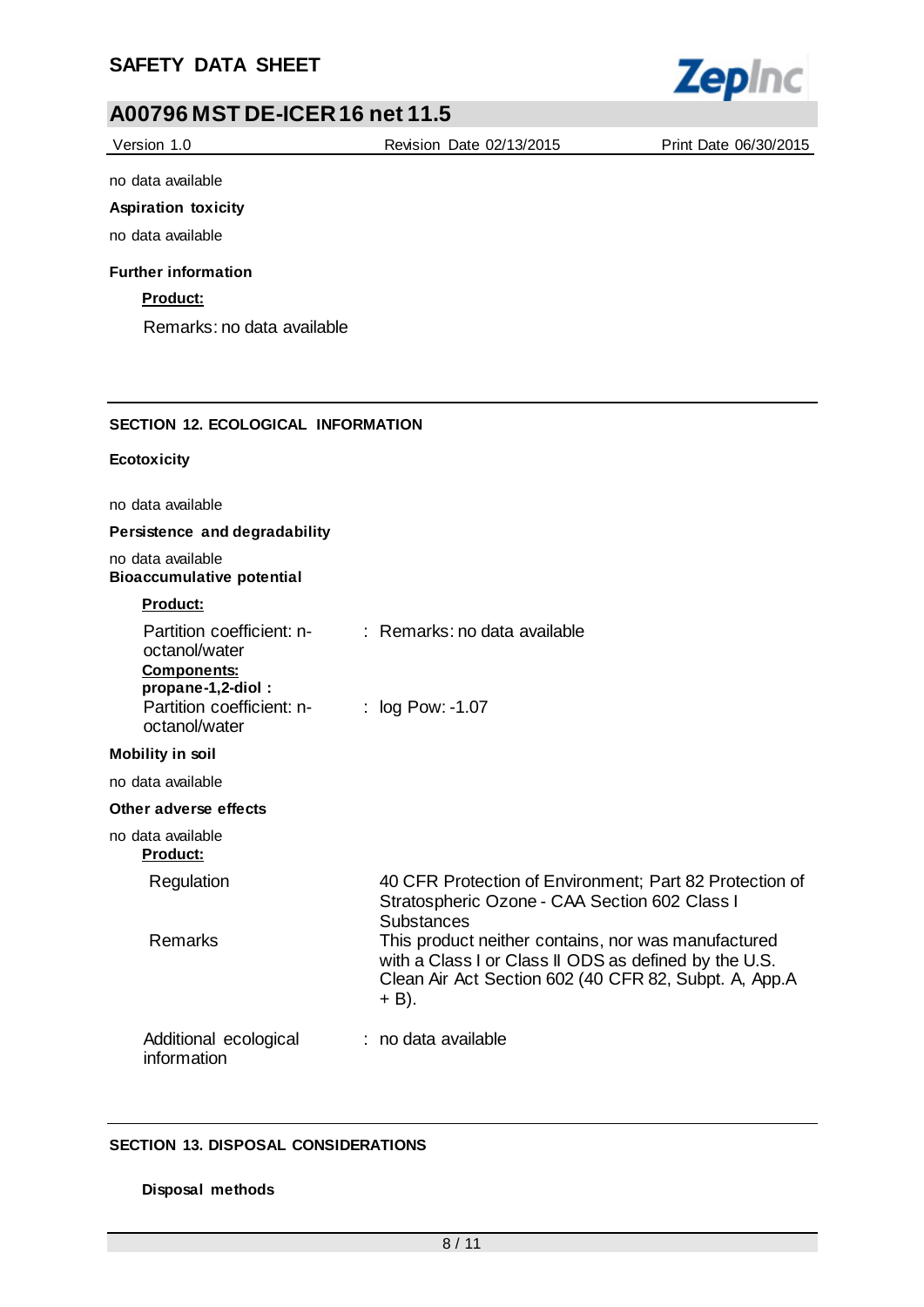

| Version 1.0            | Revision Date 02/13/2015                                                                                                                                                        | Print Date 06/30/2015 |
|------------------------|---------------------------------------------------------------------------------------------------------------------------------------------------------------------------------|-----------------------|
|                        |                                                                                                                                                                                 |                       |
| Waste from residues    | : Do not dispose of waste into sewer.<br>Do not contaminate ponds, waterways or ditches with<br>chemical or used container.<br>Dispose of in accordance with local regulations. |                       |
| Contaminated packaging | : Empty remaining contents.<br>Dispose of as unused product.<br>Do not re-use empty containers.<br>Do not burn, or use a cutting torch on, the empty drum.                      |                       |

### **SECTION 14. TRANSPORT INFORMATION**

Transportation Regulation: 49 CFR (USA): ORM-D, CONSUMER COMMODITY

Transportation Regulation: IMDG (Vessel): UN1950, AEROSOLS, 2.1, - Limited quantity

Transportation Regulation: IATA (Cargo Air): UN1950, Aerosols, flammable, 2.1, - Limited quantity

Transportation Regulation: IATA (Passenger Air): UN1950, Aerosols, flammable, 2.1, - Limited quantity

Transportation Regulation: TDG (Canada): UN1950, AEROSOLS, 2.1, - Limited quantity

### **SECTION 15. REGULATORY INFORMATION**

### **EPCRA - Emergency Planning and Community Right-to-Know Act**

### **CERCLA Reportable Quantity**

| Components | CAS-No. | Component RQ | Calculated product RQ |
|------------|---------|--------------|-----------------------|
|            |         | (lbs'        | (Ibs)                 |
| methanol   | 67-56-1 | 5000         | ∗                     |

\*: Calculated RQ exceeds reasonably attainable upper limit.

#### **SARA 304 Extremely Hazardous Substances Reportable Quantity**

This material does not contain any components with a section 304 EHS RQ.

| SARA 311/312 Hazards | : Sudden Release of Pressure Hazard<br>Acute Health Hazard<br>Fire Hazard |
|----------------------|---------------------------------------------------------------------------|
|                      |                                                                           |

**SARA 302** : SARA 302: No chemicals in this material are subject to the reporting requirements of SARA Title III, Section 302.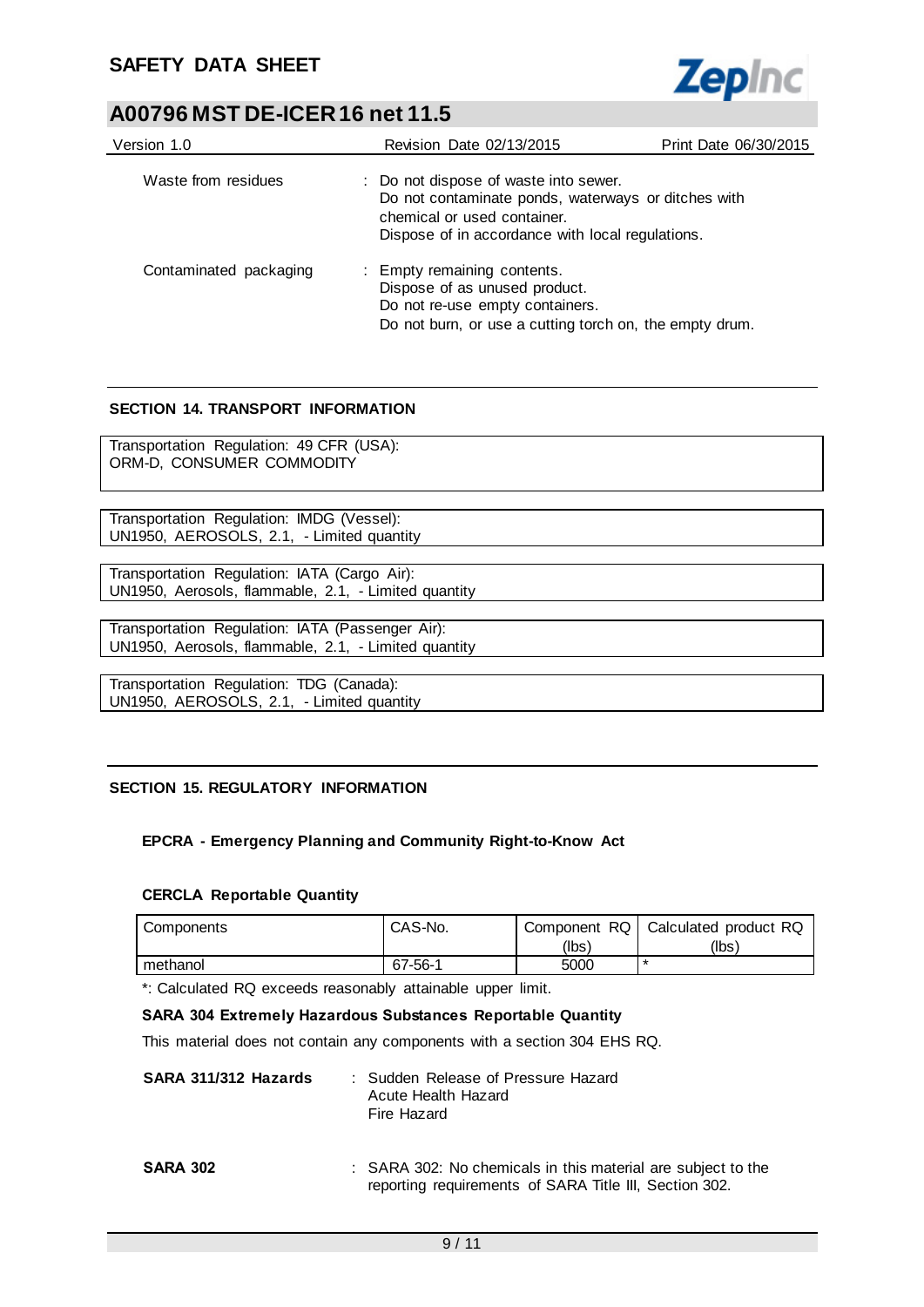

| Version 1.0        | Revision Date 02/13/2015                                                                                  |                                                                                                                            | Print Date 06/30/2015 |
|--------------------|-----------------------------------------------------------------------------------------------------------|----------------------------------------------------------------------------------------------------------------------------|-----------------------|
| <b>SARA 313</b>    | : The following components are subject to reporting levels<br>established by SARA Title III, Section 313: |                                                                                                                            |                       |
|                    | methanol                                                                                                  | 67-56-1                                                                                                                    | 53.302 %              |
| California Prop 65 | harm.                                                                                                     | WARNING: This product contains a chemical known to the<br>State of California to cause birth defects or other reproductive |                       |
| methanol           |                                                                                                           | 67-56-1                                                                                                                    |                       |
|                    | The components of this product are reported in the following inventories:                                 |                                                                                                                            |                       |
| <b>TSCA</b>        | On TSCA Inventory                                                                                         |                                                                                                                            |                       |
| <b>DSL</b>         | This product contains one or several components that are not on the<br>Canadian DSL nor NDSL.             |                                                                                                                            |                       |
| <b>AICS</b>        | Not in compliance with the inventory                                                                      |                                                                                                                            |                       |
| <b>NZIOC</b>       | Not in compliance with the inventory                                                                      |                                                                                                                            |                       |
| <b>PICCS</b>       | Not in compliance with the inventory                                                                      |                                                                                                                            |                       |

**PICCS** Not in compliance with the inventory<br>**IECSC** On the inventory, or in compliance v On the inventory, or in compliance with the inventory

#### **Inventory Acronym and Validity Area Legend:**

AICS (Australia), DSL (Canada), IECSC (China), REACH (European Union), ENCS (Japan), ISHL (Japan), KECI (Korea), NZIoC (New Zealand), PICCS (Philippines), TSCA (USA)

#### **SECTION 16. OTHER INFORMATION**



OSHA GHS Label Information:

| Hazard pictograms        |                                                                                                                                                                      |
|--------------------------|----------------------------------------------------------------------------------------------------------------------------------------------------------------------|
| Signal w ord             | Danger:                                                                                                                                                              |
| <b>Hazard statements</b> | Extremely flammable aerosol. Contains gas under pressure; may explode if heated.<br>Toxic if sw allowed, in contact with skin or if inhaled Causes damage to organs. |
| Precautionary statements |                                                                                                                                                                      |
|                          | <b>Prevention:</b> Keep aw ay from heat, hot surfaces, sparks, open flames and other ignition                                                                        |